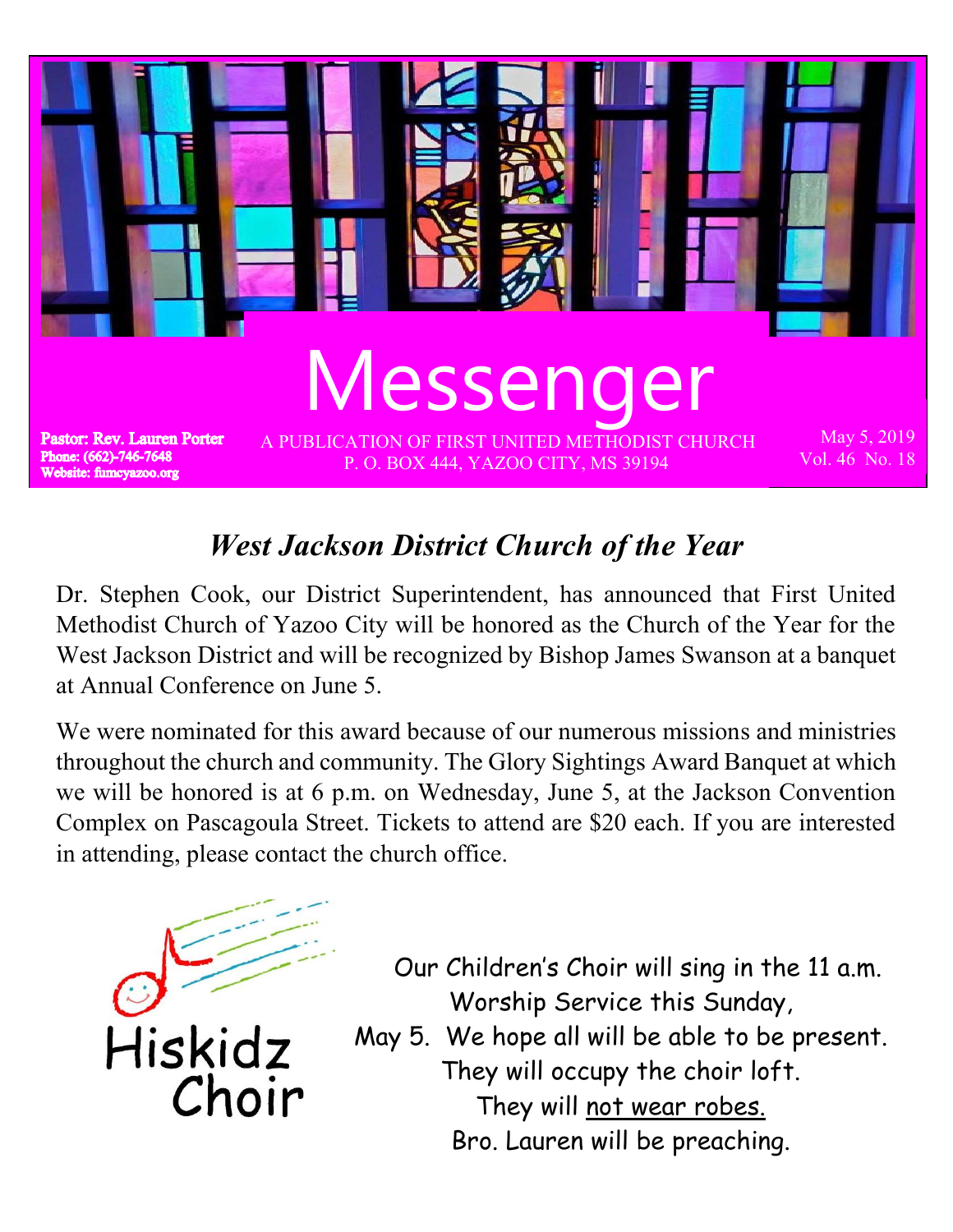#### **SUNDAY, MAY 5** 9:00 a.m. Come AZ U R Service 9:50 a.m. Sunday School 11:00 a.m. Traditional Service 6:00 p.m. Youth Destination Unknown 6:00 p.m. Last Adult Bible Study **MONDAY, MAY 6** 9-12 noon Methodist Market **TUESDAY, MAY 7** 6:00 p.m. Ladies' Bible Study at Millie's **WEDNESDAY, MAY 8** 5:30 p.m. In the Hands of God/Prayer Meeting 6:00 p.m. Last Adult Bible Study 6:00 p.m. Chancel Choir **SATURDAY, MAY 11** 9-12 noon Methodist Market



### **THIS WEEKS CALENDAR BIRTHDAYS & ANNIVERSARIES**

- 6. Sarah Selby Goodman
- 7. Billy Wyatt
- 10. Sharon Nichols

5. Mr. & Mrs. Scott Myers

#### **THE SUNDAY FUND**

 $\sim$   $\sim$   $\sim$   $\sim$   $\sim$ 

On Mother's Day each year, we receive an offering called The Sunday Fund for Methodist Senior Services. The Sunday Fund is the MOST critical part of the Methodist Senior Services' Ministry. It is a benevolence fund designed to assist elders living on any of the campuses across Mississippi. Elders of all denominations, who have outlived their financial resources and can no longer afford the cost of housing and/or care, are eligible to receive Sunday Fund assistance. We hope you will prayerfully consider supporting this important ministry next week.

 This will end their choir year for the summer break!! We hope they will be back with us in September. We have been blessed to have Laura King, Amanda Canard, and Jana Bennett to help Lettie and Tera with the children this spring. Also, our

Choir Angel, Neetsie Gary, for providing such nutritious, delicious, unbelievable snacks . Thank you to our team for making our choir so enjoyable.

Evan Michael Williams Jon Parker Dees Anna Riley Kelly Brody Roberts Mattie Burton Sherrill Ann Chaney Payton Heidel Mallory Pender Drake Smith Caroline Swafford Margo Bennett Kendall Swoope Prather King Maggie Day Ragland Pace Reeves Epperson Kelly Landon Russell Myla Wallace Jace Williams Maddie Canard Amelia Bennett Kemper King Tohn Wilson Pender Tatum Reeves Lily Pitts Nicholas Swafford Mary Karson Hart

Brantley Heidel Brielynne McClellan Wrigley Richardson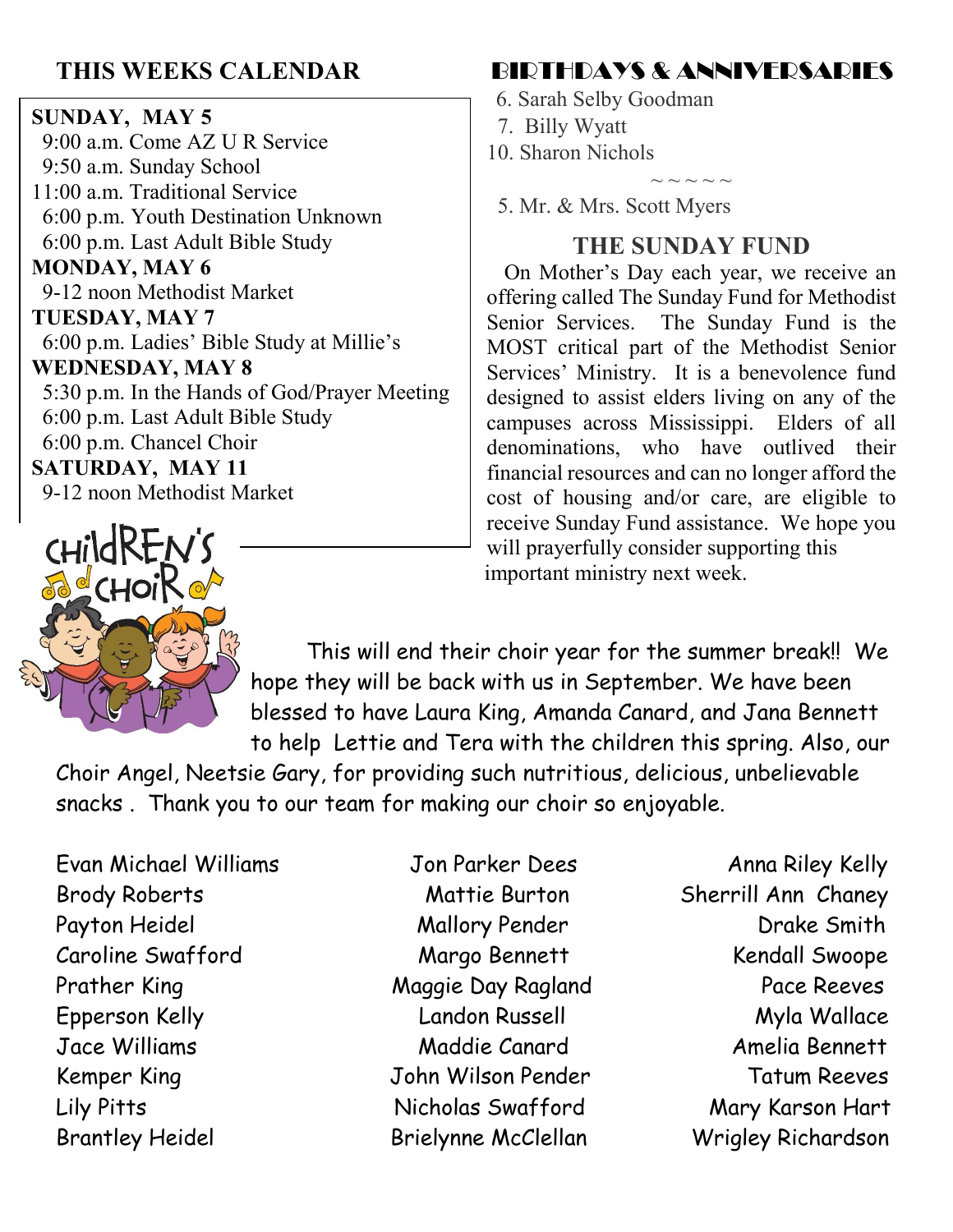

# **Solid Ground Youth**

 Our Sunday School lessons for the month of May will be from the Book of Psalms. Most of the Psalms were written by David, and it provides instruction, inspiration, motivation, and consolation. This week we will take a look at Psalm 1. This Psalm helps us understand the difference between the lifestyle of the righteous and the wicked, and will help us all stay connected to Jesus.

# **Sunday Night Youth**

 Youth group will meet at 6:00 p.m. Sunday night at the church. We will wrap up the year and kick off the Summer with a Destination Unknown event. We will return to the church by 7:45 p.m.

# **Wednesday Night Small Group**

 Wednesday night small group concluded last week. We will be having weekly events and activities throughout the Summer on either Sunday or Wednesday afternoons. There will be a schedule of events coming to you all very soon.

# **THANK YOU!!**

 I would like to thank those who helped with the service, and those who decorated, cooked, and served the meal and desserts for the Seniors last Sunday. I will never truly be able to thank you for the service that you all provide by volunteering or agreeing to help. Volunteers are so important in the life of a Church, and our Church is blessed to have you.

**Lake J/M28 Camp** - The dates for Lake J are July 6-10. Both of the Camps are full. We have 1 boy spot and 1 girl spot available if anyone is interested attending. We have a great group of youth going this year. The first payment is due by May  $5<sup>th</sup>$ .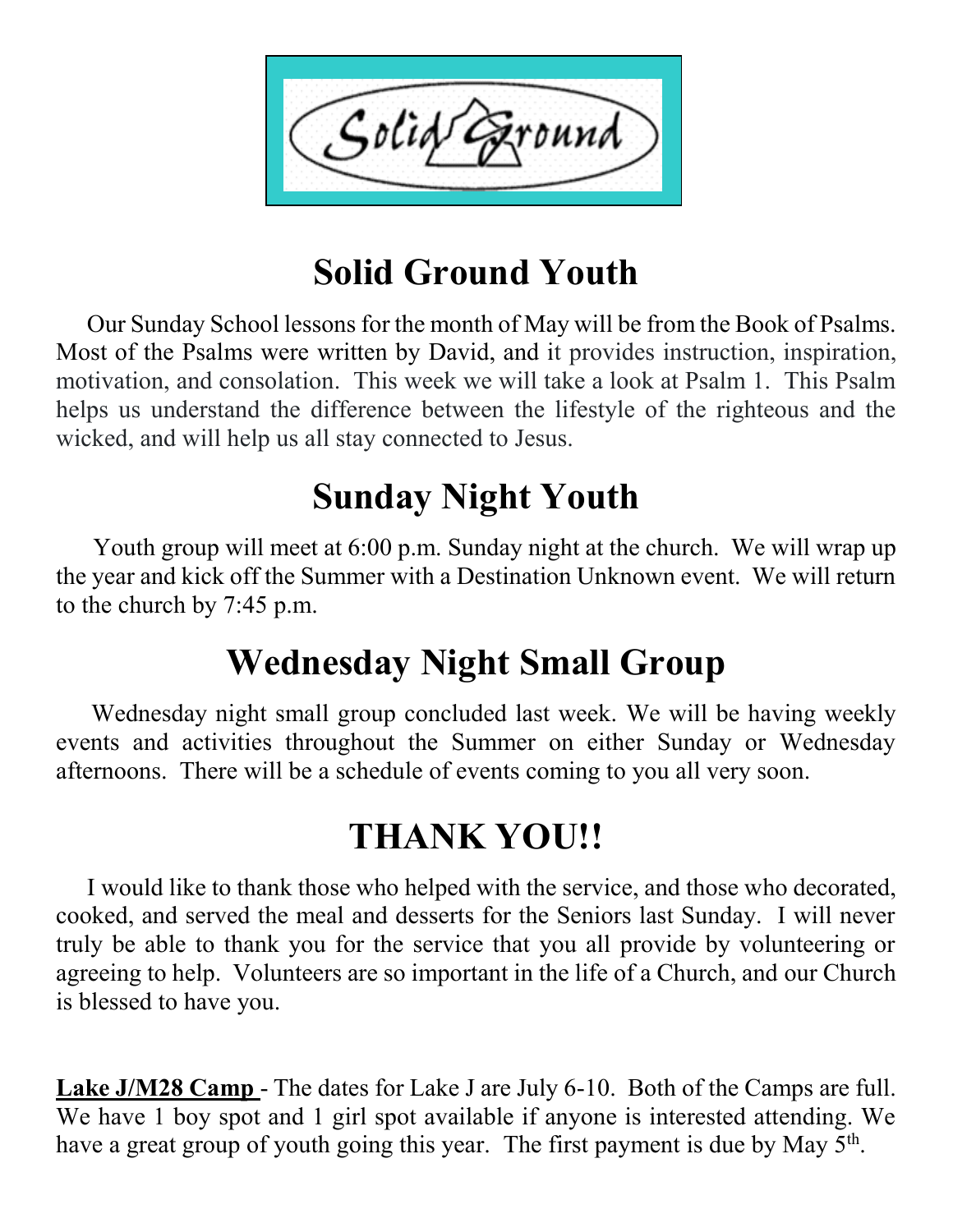



 "Friends love all the time, and kinsfolk are born for times of trouble."

Proverbs 17:17



 This month in Sunday School our lessons will be on friendships. There are several stories throughout the Old and New Testaments on friendship. This Sunday we will look at a

story of best friends. This friendship is between David and Johnathan. It is a friendship of true loyalty.

 Bible Study for Planet 456 has come to an end until September. We have had a wonderful time together, and it has been such a joy to watch all of you grow in your faith and walk



with the Lord. Please be on the watch for a calendar of events that we have planned for the Summer. Our first activity is planned for May 24<sup>th</sup>.



 The theme and dates for this year's Vacation Bible School have been set. The dates will be Tuesday, May 28-Friday, June 1 from 8:30 a.m. until 11:30 a.m. The theme this year is *ROAR: Life is Wild – God is Good.*  Please prayerfully consider volunteering to help with VBS this year.